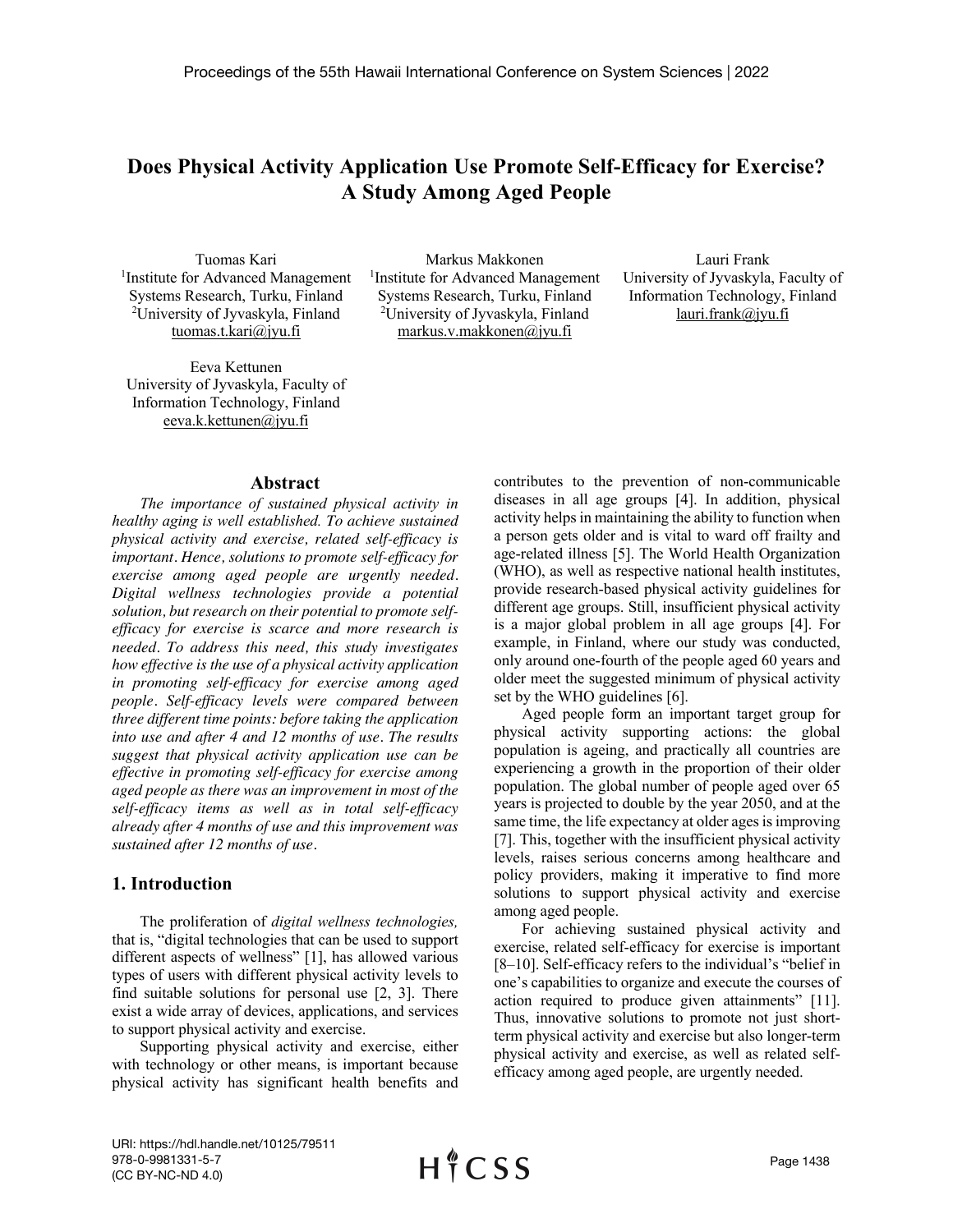Digital wellness technologies provide a prospective solution. The potential of digital wellness technologies to promote physical activity and exercise among aged people has been suggested [e.g., 1, 12], but more detailed research on their potential to promote related self-efficacy among aged people is scarce, and more research is needed. To address this need, our study investigates the following research question: *How effective is the use of a physical activity application in promoting self-efficacy for exercise among aged people*? By addressing this need, we contribute to the information systems (IS) stream of research on the ability of information technology to influence non-IS related self-efficacy. Further, although the purpose of the study is not to investigate the influence of selfefficacy on human behavior, considering the extant evidence on this [e.g., 8–11], we also contribute to the stream of research on the ability of digital wellness technologies to support physical activity and exercise behavior. We also provide needed insights on how such technologies could support self-efficacy for exercise among aged people. The study is part of an ongoing DigitalWells research program in which aged people take a mobile physical activity application into use.

# **2. Theoretical background**

### **2.1. Self-efficacy**

Self-efficacy is a concept proposed by psychologist Albert Bandura [13]. It refers to the individual's "belief in one's capabilities to organize and execute the courses of action required to produce given attainments" [11], or in other words, "the belief that one can achieve what one sets out to do" [11].

Bandura [13] also presents central factors that influence self-efficacy. An individual's beliefs in personal efficacy are based on four main sources of influence: performance accomplishments, vicarious experience, verbal persuasion, and emotional arousal, all of which can have either a positive or a negative influence on self-efficacy [13]. *Performance accomplishments* are exceptionally influential, as they are based on personal mastery experiences, that is, experiences an individual gains when taking on a new task and being successful at mastering it. *Vicarious experience* refers to an experience of observing other individuals complete a task successfully without adverse outcomes. Observing peers succeed in a task increases the observer's belief in being able to succeed in a similar task as well. *Verbal persuasion* refers to external positive verbal feedback concerning an individual's ability to succeed in a given task, and it can persuade an individual to believe in being able to succeed in the task. *Emotional arousal* refers to an

individual's current state of arousal and how it influences the perceptions of being able to succeed in a task. Whereas positive arousal can have a positive influence, aversive arousal tends to decrease an individual's belief of succeeding in a task [13]. Out of these four sources, performance accomplishments have consistently been shown to be the most influential [8]. It is important to note that all these main sources of influence can also decrease the level of self-efficacy if they are associated negatively. For example, if an individual fails in a task and does not gain a mastery experience, it can decrease self-efficacy [13].

In the specific context of physical activity and exercise, [51] studied the key sources of self-efficacy for physical activity among older adults. They found that mastery experiences, self-persuasion, and reduction in negative affective state are the most important predictors of self-efficacy for physical activity among older adults. However, contrary to [13], they found vicarious experiences to have no association with subsequent self-efficacy beliefs among older adults. This could be due to older adults' lack of social models for physical activity and exercise [51].

The impact that self-efficacy has on human behavior and its influence on an individual's actions is significant. An individual with high self-efficacy is more likely to undertake tasks that he/she perceives as difficult or challenging, whereas an individual with low self-efficacy is more likely inclined to avoid difficult tasks [13, 14]. Self-efficacy can also have a positive role on motivation towards an activity or a task and eventually on performance, though this is not always straightforward [15]. With suitably challenging tasks, an individual may experience the satisfaction of success and subsequently increased motivation, whereas with too easy or too difficult tasks, an individual may experience boredom or frustration and subsequently decreased motivation [16]. Individuals with high selfefficacy are likely to be generally more successful than individuals with low self-efficacy [11]. This also applies in the case of physical activity and exercise [8].

Self-efficacy is also one of the most important determinants of physical activity and exercise [17, 18, 51]. It is important in both the adoption and the maintenance phases of exercise [51], although some research suggest that the role could be lesser during the maintenance phase [8, 19]. Nevertheless, after initial mastery experiences, self-efficacy helps to maintain and resume health-related behaviors, even in the face of challenges [51]. Moreover, self-efficacy has been demonstrated to be a significant predictor of long-term exercise adherence [8, 10, 51]. This is the case also among aged people [9, 20, 45]. For example, in a study by [45], self-efficacy significantly predicted exercise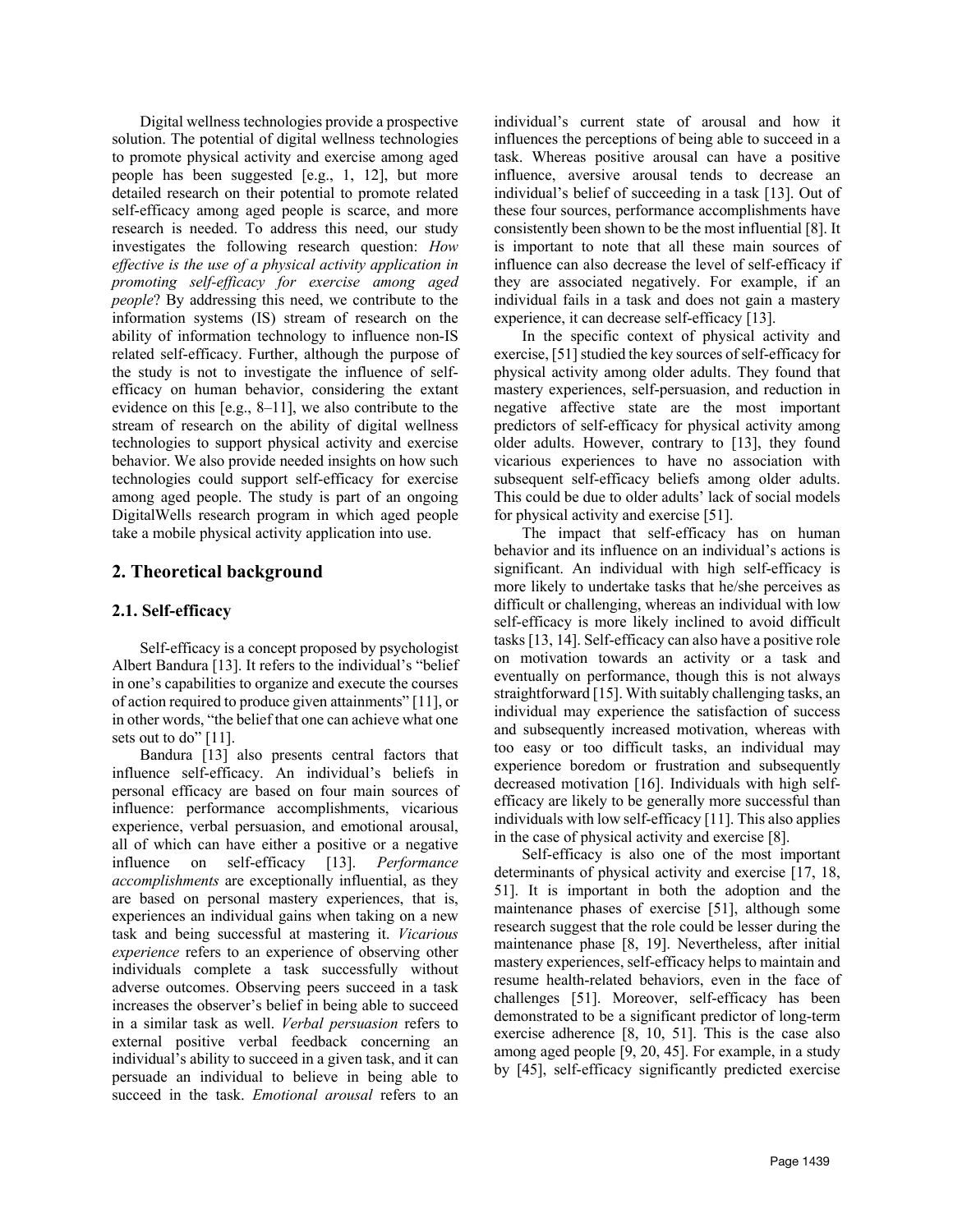behavior among older adults while controlling for biological and behavioral influences.

### **2.2. Digital wellness technologies**

Previous research has shown that digital wellness technologies, in general, can potentially support physical activity and exercise in various ways. For example, digital wellness technologies can support increasing physical activity levels [e.g., 1, 21] and goalsetting [e.g., 22, 23]. They can add to the enjoyment of exercise by using gamification [49, 50] or exergames [e.g., 41–43]. They can support by providing social support features [e.g., 24], and certain novel solutions also include digital coaching features [see, e.g., 25, 26]. Furthermore, feedback provided by digital wellness technologies can increase the user's awareness of personal physical activity [e.g., 27], which subsequently can foster motivation and self-efficacy for exercise [28]. Digital wellness technology use can also increase confidence in having control to perform exercise, which too can foster self-efficacy [28]. Besides these favorable outcomes, it should also be noted that occasionally users face negative and harmful experiences with these technologies [29]. Aged people have also been shown to face different challenges when implementing such technologies into use and during the use [46].

Digital wellness technologies have been found to possess potential in promoting physical activity and exercise also among aged people, although often with certain limitations. For example, in studies focusing on aged people, [30] found that interventions utilizing a mobile health application are potential in promoting physical activity and in reducing sedentary time in the short term. Similarly, [31] found that interventions utilizing eHealth solutions can be effective in promoting physical activity, at least in the short term. [21] found low-quality evidence for a moderate effect on physical activity in interventions utilizing physical activity monitors. [1] found in a 12-month follow-up study that physical activity application use leads to a modest increase in physical activity levels. [32] found that mHealth technology can, among several other outcomes, improve physical activity and self-efficacy.

In the light of the previous related research [e.g., 28], it seems that physical activity applications can be effective in promoting self-efficacy for exercise – also among aged people [32]. Moreover, [33] found that selftracking, an activity that such applications often support, could increase older adults' self-efficacy for exercise. [34] found that self-efficacy can be influenced by technology-supported feedback. More precisely, they found that the graphical inspection of data, which is another activity often supported by physical activity applications, had a positive effect on experiencing success in a task, and experiencing success increased self-efficacy regarding the task [34]. On a similar note, [44] in their review on general intervention techniques to promote self-efficacy for physical activity, found that feedback on past or others' performance produced the highest levels of self-efficacy.

Whilst the existing evidence suggests that solutions like physical activity applications may indeed promote self-efficacy for exercise, research and evidence on the matter among aged people are limited. This study investigates the topic further with focus on aged people.

# **3. Methodology**

The main purpose of this study was to investigate how effective is the use of a physical activity application in promoting self-efficacy for exercise among aged people. This was done by examining the changes in selfefficacy between three different time points: before taking the application into use  $(t0 - as)$  the baseline level), after 4 months of use (t1), and after 12 months of use (t2). Thus, the participants of this study consist of those partaking in the DigitalWells research program and using the application for at least 12 months.

# **3.1. The physical activity application used in the study**

The application was developed for the target group in the ongoing DigitalWells research program. The application operates on the Wellmo application platform [48], where the application features constitute their own entity. Wellmo supports iOS and Android operating systems. The central features are related to tracking everyday physical activity and exercise. This includes, for example, features for tracking and following the conducted physical activities and exercises, as well as weekly, monthly, and annual reports on the conducted physical activity and exercise. It is also possible to import data from external services supported by the Wellmo platform, such as Google Fit, Apple Health, and Polar Flow.

# **3.2. Research setting, data collection, and data analysis**

The first field groups in the research program started in June 2019, after which new groups have started continuously. The study was conducted in Finland, and the field groups (i.e., the participants) were recruited via the Finnish pensioners' associations. No limits beyond age and owning a smartphone were set for partaking, meaning that the physical activity level of the participants could range from very low to very high.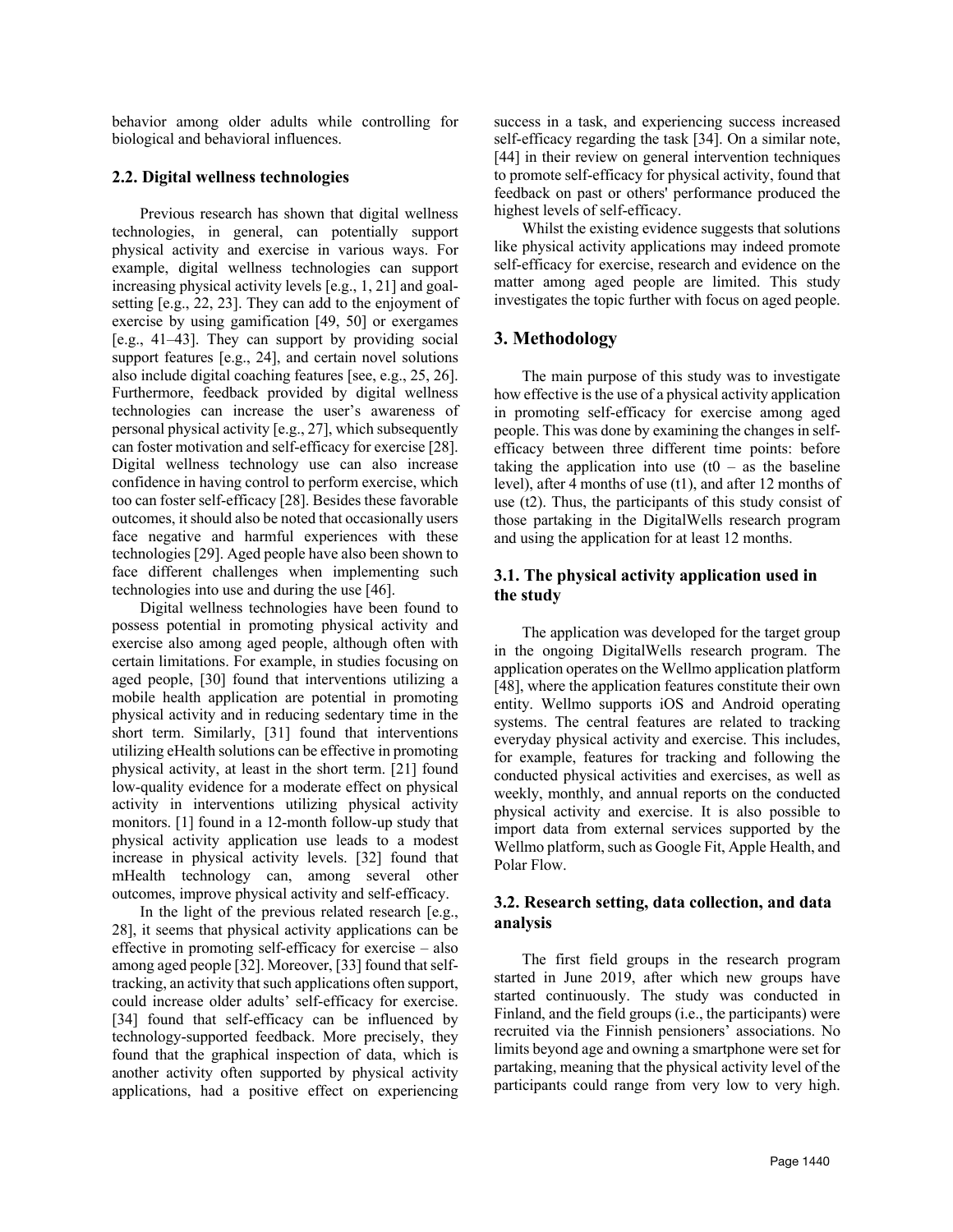Each field group was assigned a field researcher who guided the participants in taking the physical activity application into use and using it. The participants used the application in their everyday life and conducted physical activity and exercise according to their own preferences: they were not provided with any specific exercise programs to follow or goals to reach out for, but instead could freely conduct physical activity and exercise how and when they preferred. The application and its use were free of charge for the participants, but they were required to have their own smartphone. During the research program, the participants were presented with general facts about the benefits of physical activity and encouraged to envision themselves some weekly plan for conducting physical activity.

The local ethical committee was contacted before the start of the research program deeming that no separate approval was needed for this study. All participants gave a written informed consent.

For data collection and analysis, this study follows a quantitative approach. The data on self-efficacy was collected with online surveys at three different time points (t0, t1, and t2). Self-efficacy was measured as a self-report by using the Self-Efficacy for Exercise (SEE) Scale [35], which assesses an individual's beliefs in his/her ability to exercise three times per week for 20 minutes. The SEE scale includes nine statements (items) concerning personal confidence related to conducting exercise (presented in Table 1), measured on a scale of 0-10, where 0 presents *not confident* and 10 *very confident*. The SEE scale also includes a self-efficacy total score value (0-90), presenting the overall selfefficacy, which is calculated by summing the responses to each item. A higher score indicates higher selfefficacy for exercise [35]. The SEE scale is widely used in measuring self-efficacy for exercise, and it has been tested to provide reliability and validity also when used with older adults [35].

#### **Table 1. SEE scale statements [35]**

#### **How confident are you right now that you could exercise three times per week for 20 minutes if:**

- 1. The weather was bothering you
- 2. You were bored by the program or activity
- 3. You felt pain when exercising
- 4. You had to exercise alone
- 5. You did not enjoy it
- 6. You were too busy with other activities
- 7. You felt tired
- 8. You felt stressed
- 9. You felt depressed

For this study, the SEE scale questionnaire was translated from English to Finnish and Swedish, as there were both Finnish and Swedish (both are official languages in Finland) speaking participants. The data was collected with an online questionnaire, each participant receiving a survey invitation link via email. They were also given instructions on answering. Any interim results of the questionnaire analysis were not presented to the participants during the study period.

The analysis was conducted with the IBM SPSS Statistics 26 software. The changes in self-efficacy were analyzed by comparing the means in the self-efficacy scores between t0 and t1, between t0 and t2, as well as between t1 and t2. This was done to examine if there was a change in self-efficacy between t0 and t1 as well as between t0 and t2; if the potential changes occurred already at t1 or not until at t2; and if the potential changes at t1 would be sustained at t2. The changes in self-efficacy were measured at both item and construct (i.e., the overall self-efficacy measured by the selfefficacy total score) level. When interpreting the results of the analysis, the statistical significances of the changes were analyzed with the Wilcoxon signed-rank test [36] because of the non-normal distributions of some of the items. The threshold of statistical significance was set to  $p < .05$ . However, because multiple comparisons were conducted (more specifically, three comparisons  $-$  t0 vs t1, t0 vs t2, and t1 vs t2), this threshold was adjusted with the Bonferroni correction [37], thus resulting in  $p < .017(.05/3)$  to be used as the adjusted threshold of statistical significance.

### **4. Results**

#### **4.1. Sample**

At the time of conducting the study, 264 participants of the research program had been partaking in the program for 12 months or more and had responded to all the three self-efficacy questionnaires, forming the sample of this study. Out of them, around 40% were male and 60% female. The respondents' age varied between 60 and 85 years, the mean age being 70.3 years (standard deviation 4.3 years). The perceived physical activity level (at t0) of the participants was mostly moderate, as was stated by 73.5 % of the participants. In addition, there were more than twice the number of more active (very high or high, 19.1 %) than less active (low or very low, 7.4 %) participants. As a methodological consideration, it should be noted that this was measured as a subjective perception and can vary from objective measurements due to the general limitations of assessing physical activity by self-report [e.g., 40]. A majority of the participants seemed to be rather familiar with smart phone apps, as almost 78 %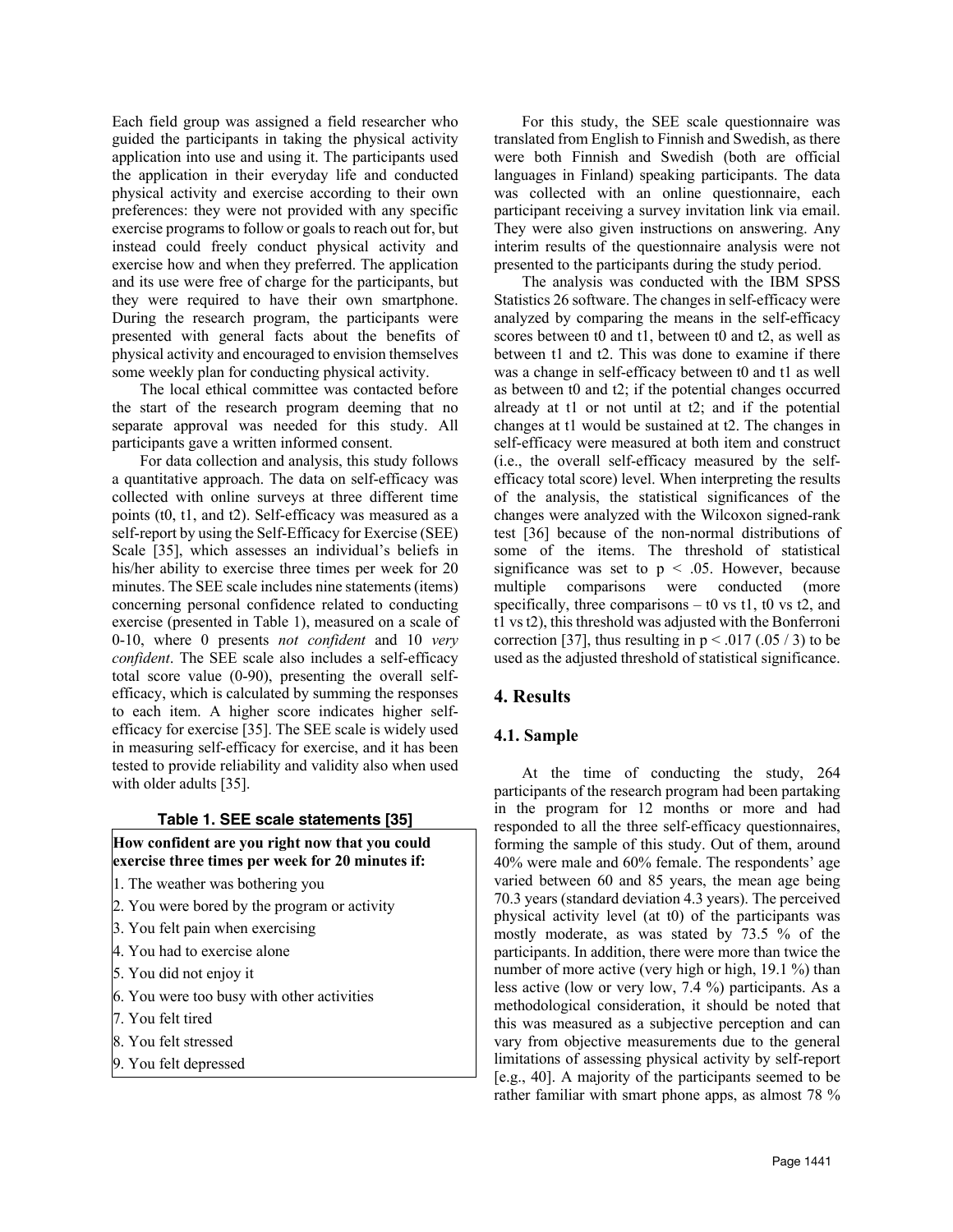had been using them for 3–5 years or more. More detailed descriptive statistics of the sample are reported in Table 2.

**Table 2. Descriptive statistics of the sample (n = 264)**

|                               | n                       | $\frac{0}{0}$ |
|-------------------------------|-------------------------|---------------|
| Gender                        |                         |               |
| Male                          | 104                     | 39.8          |
| Female                        | 157                     | 60.2          |
| Other                         | $\boldsymbol{0}$        | 0.0           |
| N/A                           | 3                       |               |
| Age                           |                         |               |
| Under 65 years                | 18                      | 6.9           |
| $65-69$ years                 | 93                      | 35.8          |
| $70-74$ years                 | 112                     | 43.1          |
| 75 years or over              | 37                      | 14.2          |
| N/A                           | 4                       |               |
| <b>Marital status</b>         |                         |               |
| Married                       | 169                     | 65.5          |
| Common-law marriage           | 23                      | 8.9           |
| Single                        | 11                      | 4.3           |
| Divorced                      | 36                      | 14.0          |
| Widow(er)                     | 19                      | 7.4           |
| N/A                           | 12                      |               |
| <b>Highest level of</b>       |                         |               |
| education                     |                         |               |
| Primary education             | 22                      | 8.6           |
| Vocational education          | 198                     | 77.0          |
| Uni of applied sciences       | 10                      | 3.9           |
| University                    | 27                      | 10.5          |
| N/A                           | 7                       |               |
| <b>Perceived physical</b>     |                         |               |
| activity level                |                         |               |
| Very high                     | 5                       | 1.9           |
| High                          | 44                      | 17.1          |
| Moderate                      | 189                     | 73.5          |
| Low                           | 15                      | 5.8           |
| Very Low                      | $\overline{\mathbf{4}}$ | 1.6           |
| N/A                           | 7                       |               |
| <b>Years using smartphone</b> |                         |               |
| applications                  |                         |               |
| $<$ 1 year                    | 16                      | 6.3           |
| $1-2$ years                   | 40                      | 15.9          |
| $3-5$ years                   | 79                      | 31.3          |
| $6 - 10$ years                | 73                      | 29.0          |
| $>10$ years                   | 44                      | 17.5          |
| N/A                           | 12                      |               |
| Language                      |                         |               |
| Finnish                       | 251                     | 95.1          |
| Swedish                       | 13                      | 4.9           |

#### **4.2. Changes in self-efficacy**

Of the sample, not everyone responded to the selfefficacy questionnaire at all the three time points (t0, t1, and t2). A respondent might also have a missing response in one or more of the items in the questionnaire. Thus, if a participant did not answer a particular item in all the three surveys, all responses from that participant for that particular item were excluded. For calculating the total self-efficacy score, only responses from those participants who had responded to all the items in all the three surveys were included. Thus, the exact number of respondents (N) varies slightly between the items.

The SEE scale used for measuring self-efficacy for exercise [35] included nine statements concerning personal confidence related to conducting exercise. The statements, as well as the results, are depicted in Table 3: from left to right, the columns report the statement code, number of respondents (N), the mean and standard deviations of the scores at the three time-points, and the p-values. The p-values are from the Wilcoxon signedrank tests, and the first p-value is for the test comparing the statistical significance of the change in the mean scores between t0 and t1, whereas the second p-value is for the test comparing the statistical significance of the change in the mean scores between t0 and t2. Rows S1- S9 present the item level changes, whereas the row TS (total score) presents the construct level change, i.e., the overall change in self-efficacy.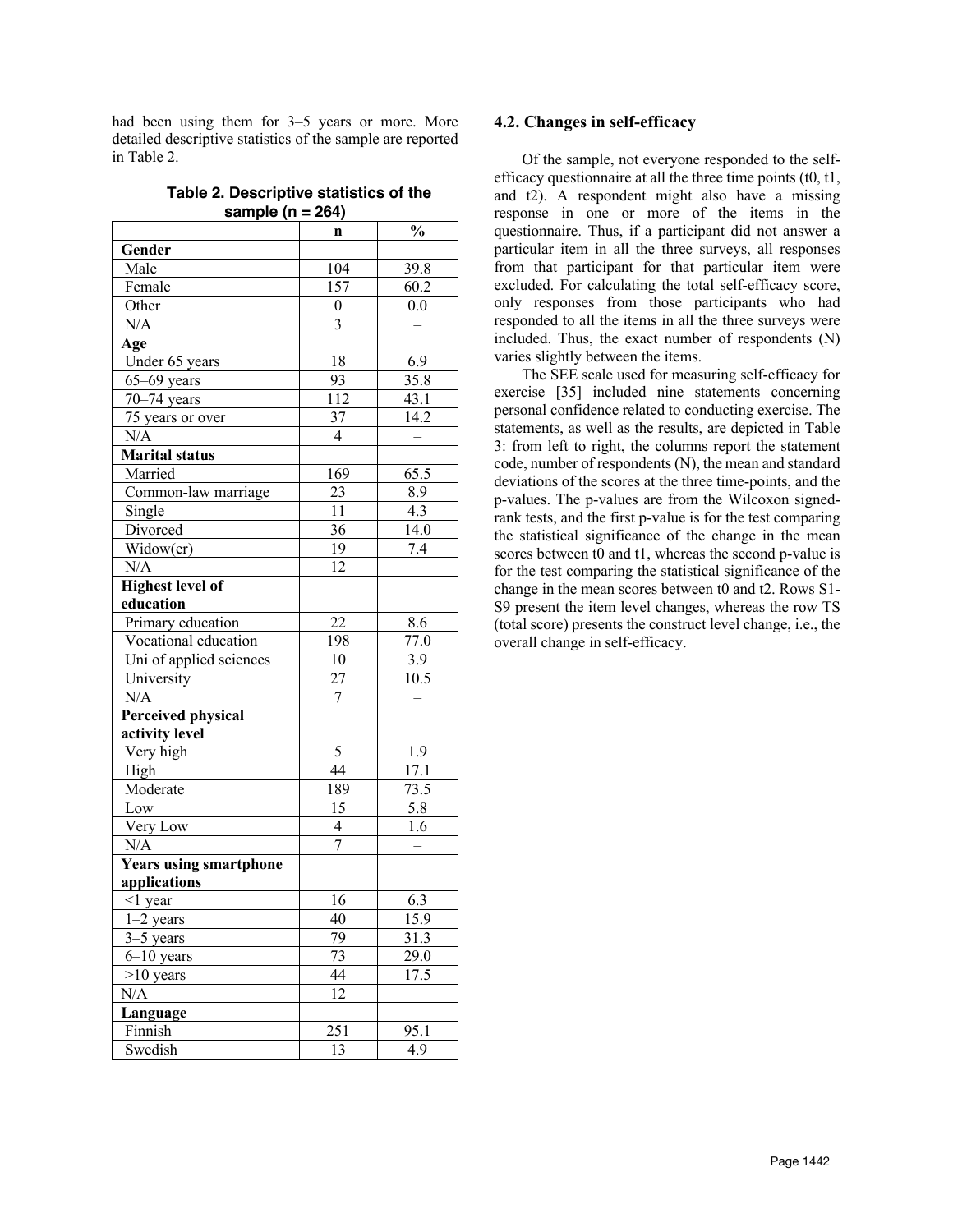**Table 3. Changes in self-efficacy for exercise**

At the item level, three out of the nine items (S3, S6, and S7) had a statistically significant change at both t1 and t2 when compared to t0. In turn, four items (S2, S5, S8, and S9) had a statistically significant change at t1 but not at t2. All the aforementioned changes were positive, meaning that the mean score had increased.

 $TS = Total score$ 

The two items (S1 and S4) in which there were no statistically significant changes at neither t1 nor t2 were the two items with the highest mean score at t0 (i.e., had the least room for improvement).

At the construct level, the total score (TS) had a statistically significant change at both t1 and t2 when compared to t0. The mean total score had increased from 56.0 at t0 to 62.0 at t1 and to 61.5 at t2.

In addition to the total score, five items (S2, S5, S7, S8, and S9) had a slightly lower mean score at t2 than at t1, whereas only one item (S1) had a higher mean score at t2 than at t1. However, none of the changes between t1 and t2 were statistically significant. This means that the changes at t1 were sustained at t2. In other words, the (positive) changes in self-efficacy were observable already after 4 months of use and were generally sustained close to the same level after 12 months of use.

# **5. Discussion and conclusions**

The main purpose of this study was to investigate the following research question: How effective is the use of a physical activity application in promoting selfefficacy for exercise among aged people? The study participants took into use a physical activity application to track their everyday physical activity and exercise. Self-efficacy was measured by using the SEE scale [35] at three different time points: before taking the application into use  $(t0)$ , after 4 months of use  $(t1)$ , and after 12 months of use (t2). The changes in self-efficacy were measured at both item and construct level.

As a response to the research question, the results suggest that the use of a physical activity application can be effective in promoting self-efficacy for exercise among aged people. There was a notable and statistically significant improvement in several selfefficacy items as well as in total self-efficacy after 4 months of use and after 12 months of use when compared to the baseline level. Such increase in selfefficacy for exercise is, of course, very welcomed, as it has been found important for sustained physical activity and exercise [e.g., 8–10]. These results complement and are in line with previous literature [e.g., 28, 32] on the ability of physical activity applications and similar digital wellness technologies to support self-efficacy for exercise. The results complement previous research by demonstrating that the improvement in self-efficacy for exercise occurs already during the first four months of use, which in the cases of digital wellness technology use and physical exercise is still a relatively short period. Furthermore, this improvement is not just a short-term occurrence but is also sustained for longerterm, as implied by the sustained improvement in selfefficacy after 12 months of use. Such sustained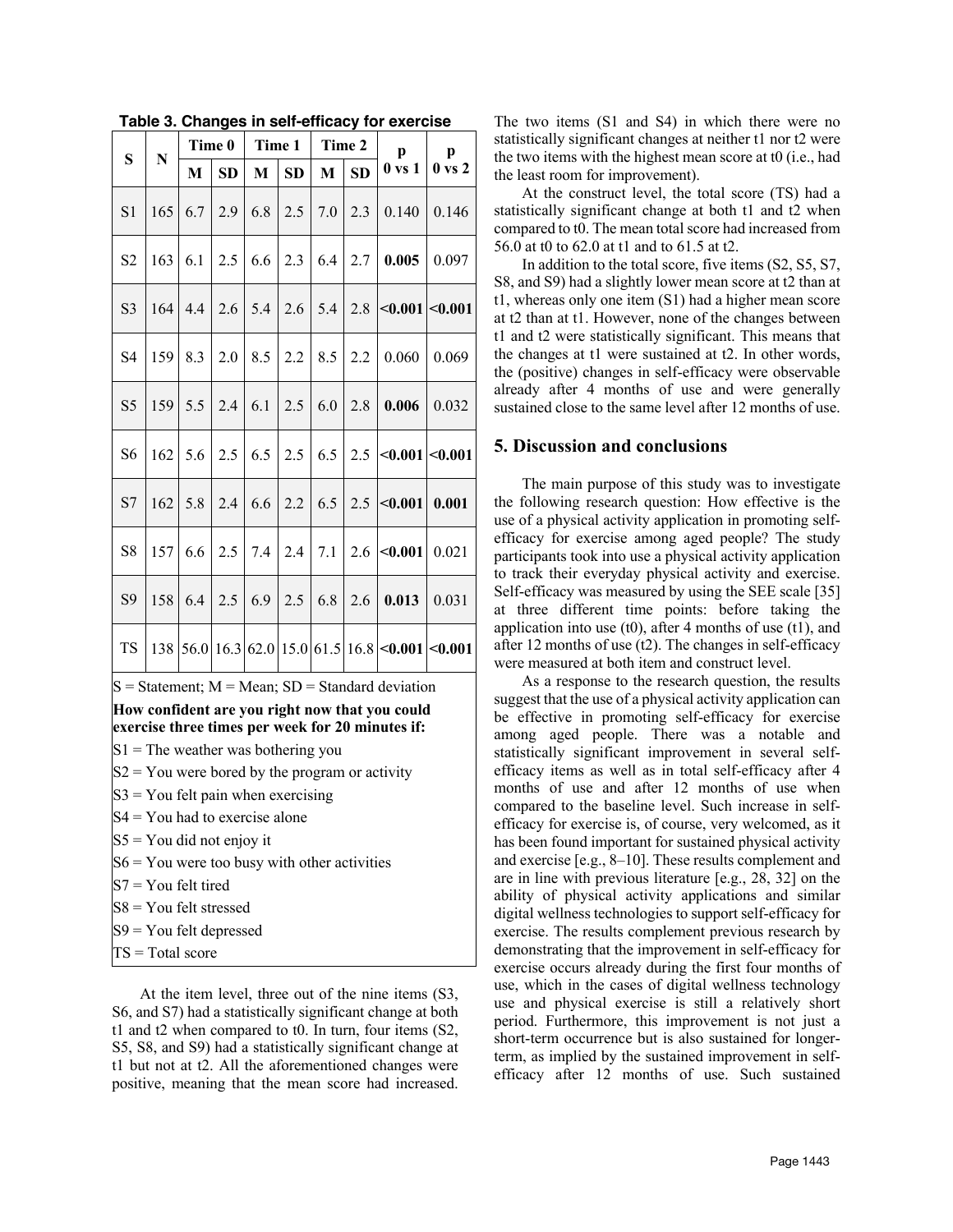improvement also supports the longevity of exercise, which is important for acquiring related health benefits.

However, it should be noted that the observed increase in self-efficacy was not any higher after 12 months of use than after 4 months of use, that is, the longer use period did not result in a higher increase in self-efficacy. This is interesting and might be due to the used physical activity application, as it was designed for tracking everyday physical activity and exercise. Perhaps such features that guide in conducting the physical activity and exercise in more detail (e.g., digital coaching [25, 26]) or certain gamification features (see e.g., [49, 50]) would keep the self-efficacy in an upward trend for a longer time. This warrants further investigation. Another potential explanation, which would also require more specific research, could be that self-efficacy may not be increased infinitely without additional actions or interventions, and the application use becoming habitual could influence its potential to change non-IS related self-efficacy over time. Naturally, users' self-efficacy towards using the application itself would likely continue to increase with habitual use [47], whereas the influence on non-IS related self-efficacy, in this case self-efficacy for exercise, is probably less likely to continue as strong after a certain time point. Overall, our results demonstrate the ability of information technology to influence non-IS related selfefficacy, as the studied information technology artefact (i.e., the application) use was found to be potential in promoting non-IS related self-efficacy (i.e., selfefficacy for exercise).

When contemplating the results from the perspective of the self-efficacy theory [13], we speculate that from the four main sources of influence, performance accomplishments were the main source behind increased self-efficacy. The physical activity application enabled self-tracking of physical activity and exercise as well as graphical inspection of the related data, both of which have been found as distinct determinants to support the increase in self-efficacy [33, 34]. The self-tracking and inspection of the data have enabled users to verify that they had been successful at mastering a task.

The results also indicate that the use of a physical activity application can be effective in promoting selfefficacy for exercise among aged people under freeliving physical activity conditions, that is, in regular everyday life without accompanied active exercise counseling that would focus on increasing exercise skills, for example. This is an important finding, as for most of the potential users, taking an application or another digital wellness technology into personal use is a much more accessible and cheaper option than signing up for an exercise program with exercise-related counseling.

From a practical point of view, this means that the actors working in physical activity and exercise promotion could utilize physical activity applications to support self-efficacy for exercise among aged people. Such applications can also be utilized to support selfefficacy for exercise and physical activity during exceptional times, such as those when there are exercise-related restrictions or home confinements in force. One example of this is the ongoing coronavirus disease 2019 (COVID-19) pandemic caused by the severe acute respiratory syndrome coronavirus 2 (SARS-CoV-2), which has limited the possibilities for physical activity and exercise especially among aged people and has had detrimental effects on their physical activity levels [38, 39]. And as previous literature has shown, supporting self-efficacy for exercise can subsequently promote physical activity and exercise behavior as well.

# **6. Limitation and future research**

This study has some limitations that should be acknowledged. First, due to the lack of a control group, it is not certain whether the changes in self-efficacy for exercise resulted mainly from using the application or because of taking part in the study or research program. However, as no exercise counseling was provided to the participants and they conducted physical activity and exercise in free-living conditions, we have a strong reason to believe that the physical activity application use had a significant role in promoting self-efficacy for exercise. Second, on average, the participants seemed to represent a rather physically active segment of the aged population, meaning that they could have had a higher self-efficacy (at t0) compared to the aged population in general. This might have limited the size of the changes in self-efficacy. For future research, it would be valuable to acquire more participants with also lower physical activity levels in order to minimize this nonparticipation bias. Third, we cannot rule out the possible influence of the COVID-19 pandemic and the resulting restrictions, such as the temporal closures of different exercise facilities and pauses in many of the group activities, which may have had a negative influence on some participants' self-efficacy for exercise around t1 and t2.

For future research, it would also be interesting to collect qualitative data (e.g., by user interviews) to further analyze the individual differences among people in measuring the parameters related to self-efficacy. Another aspect that scholars should look into is how to improve the self-efficacy scale/s to better fit the research context of digital application use for physical activity. Studies focusing on the interface and design of the applications (e.g., usability study), as well as mediations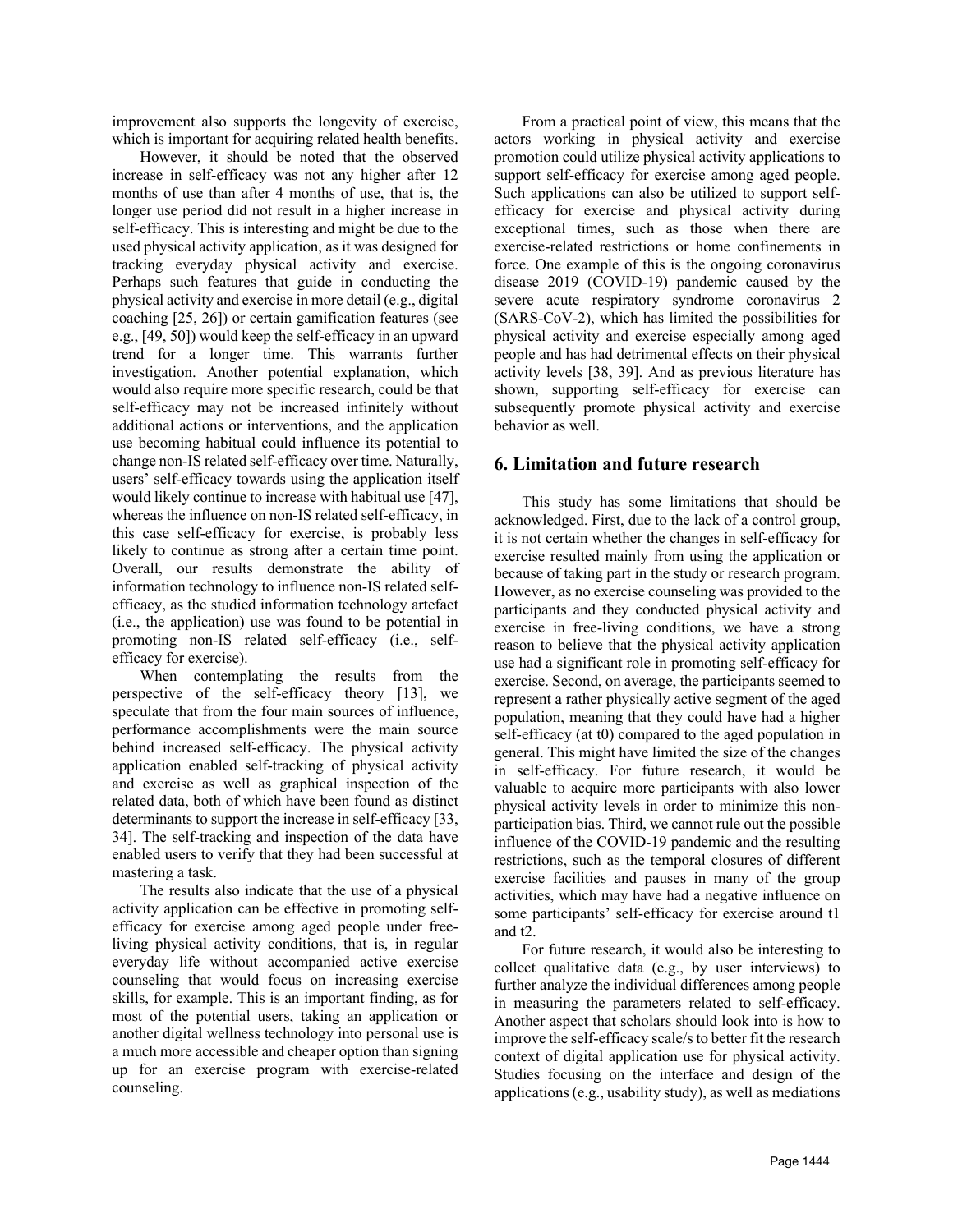to peoples' daily life beyond physical activity, would also be valuable. Future research could also focus on a longitudinal investigation on the relationship between self-efficacy for exercise and physical activity levels in order to verify whether the changes in self-efficacy also lead to changes in physical activity levels. This is actually in our future plans. Further, as longitudinal research on related topics is much called for, our plan is also to continue the follow-up surveys in order to complement earlier study findings [e.g., 52–54].

### **7. Acknowledgements**

We are thankful to The Social Insurance Institution of Finland for funding the DigitalWells program and research project.

### **8. References**

- [1] T. Kari, M. Makkonen, J. Carlsson and L. Frank, "Using a Physical Activity Application to Promote Physical Activity Levels Among Aged People: A Follow-Up Study", Proceedings of the 54th Hawaii International Conference on System Sciences, University of Hawai'i at Manoa, Hawaii, 2021, pp. 1242-1251.
- [2] E. Kettunen, T. Kari, P. Moilanen, H. Vehmas and L. Frank, "Ideal types of sport and wellness technology users", Proceedings of the 11th Mediterranean Conference on Information Systems, AIS, Genoa, Italy, 2021, 12 pages.
- [3] P. Moilanen, M. Salo and L. Frank, 2014, "Inhibitors, enablers and social side winds: explaining the use of exercise tracking systems", Proceedings of the 27th Bled eConference, University of Maribor, Bled, Slovenia, 2014, pp. 23-37.
- [4] World Health Organization, "WHO guidelines on physical activity and sedentary behaviour", https://www.who.int/publications/i/item/978924001512 8, 2020.
- [5] E.O. Hoogendijk, J. Afilalo, K.E. Ensrud, P. Kowal, G. Onder and L.P. Fried, "Frailty: implications for clinical practice and public health", The Lancet, 394, 2019, pp. 1365-1375.
- [6] THL Finnish Institute for Health and Welfare, "Physical activity in the adult population in Finland – the FinHealth Study", Report 48/2019.
- [7] United Nations, "World population ageing 2019", https://www.un.org/en/development/desa/population/pu blications/pdf/ageing/WorldPopulationAgeing2019- Highlights.pdf, 2019.
- [8] E. McAuley and B. Blissmer, "Self-efficacy determinants and consequences of physical activity", Exercise and Sport Sciences Reviews, 28, 2000, pp. 85-88.
- [9] E. McAuley, S. Elavsky, R.W. Motl, J.F. Konopack, L. Hu and D.X. Marquez, "Physical activity, self-efficacy, and self-esteem: Longitudinal relationships in older adults", The Journals of Gerontology Series B: Psychological Sciences and Social Sciences, 60(5), 2005, pp. 268-275.
- [10] S.L. Williams and D.P. French, "What are the most effective intervention techniques for changing physical activity self-efficacy and physical activity behaviour and are they the same?", Health education research, 26(2), 2011, pp. 308-322.
- [11] A. Bandura, "Self-efficacy: The Exercise of Control", W.H. Freeman and Company, New York, 1997.
- [12] R.Y.C. Kwan, D. Salihu, P.H. Lee, M. Tse, D.S.K. Cheung, I. Roopsawang and K.S. Choi, "The effect of ehealth interventions promoting physical activity in older people: a systematic review and meta-analysis", European Review of Aging and Physical Activity, 17, 2020, pp. 1-17.
- [13] A. Bandura, "Self-efficacy: toward a unifying theory of behavioral change" Psychological Review, 84, 1977, pp. 191-215.
- [14] D.H. Schunk, "Goal setting and self-efficacy during selfregulated learning", Educational psychologist, 25(1), 1990, pp. 71-86.
- [15] J.B. Vancouver and L.N. Kendall, "When self-efficacy negatively relates to motivation and performance in a learning context", Journal of Applied Psychology, 2006, 91(5), pp. 1146-1153.
- [16] A. Bandura, "Health promotion from the perspective of social cognitive theory", Psychology and Health, 13(4), 1998, pp. 623–649.
- [17] S. Trost, N. Owen, A. Bauman, J. Sallis and W. Brown, "Correlates of adults' participation in physical activity: review and update", Medicine and Science in Sport and Exercise, 34(12), 2002, pp. 1996-2001.
- [18] A.E. Bauman, R.S. Reis, J.F. Sallis, J.C. Wells, R.J.F. Loos and B.W. Martin, "Correlates of physical activity: why are some people physically active and others not?", Lancet, 380(9838), 2012, pp. 258-271.
- [19] R.F. Oman and A.C. King, "Predicting the adoption and maintenance of exercise participation using self-efficacy and previous exercise participation rates", American Journal of Health Promotion, 12(3), 1998, pp. 154-161.
- [20] A.C. King, W.L. Haskell, D.R. Young, R.K. Oka and M.L. Stefanick, "Long-term effects of varying intensities and formats of physical activity on participation rates, fitness, and lipoproteins in men and women aged 50 to 65 years", Circulation, 91(10), 1995, pp. 2596-2604.
- [21] R.T. Larsen, J. Christensen, C.B. Juhl, H.B. Andersen and H. Langberg, "Physical activity monitors to enhance amount of physical activity in older adults – a systematic review and meta-analysis", European Review of Aging and Physical Activity, 16(7), 2019.
- [22] M. Gordon, T. Althoff and J. Leskovec, "Goal-setting and achievement in activity tracking apps: a case study of MyFitnessPal", Proceedings of the World Wide Web Conference, ACM, New York, NY, 2019, pp. 571-582.
- [23] M. Kirwan, M. Duncan and C. Vandelanotte, "Smartphone apps for physical activity: a systematic review", Journal of Science and Medicine in Sport, 16, 2013, e47.
- [24] A.N. Sullivan and M.E. Lachman, "Behavior change with fitness technology in sedentary adults: a review of the evidence for increasing physical activity", Frontiers in Public Health, 4, 2017, article 289.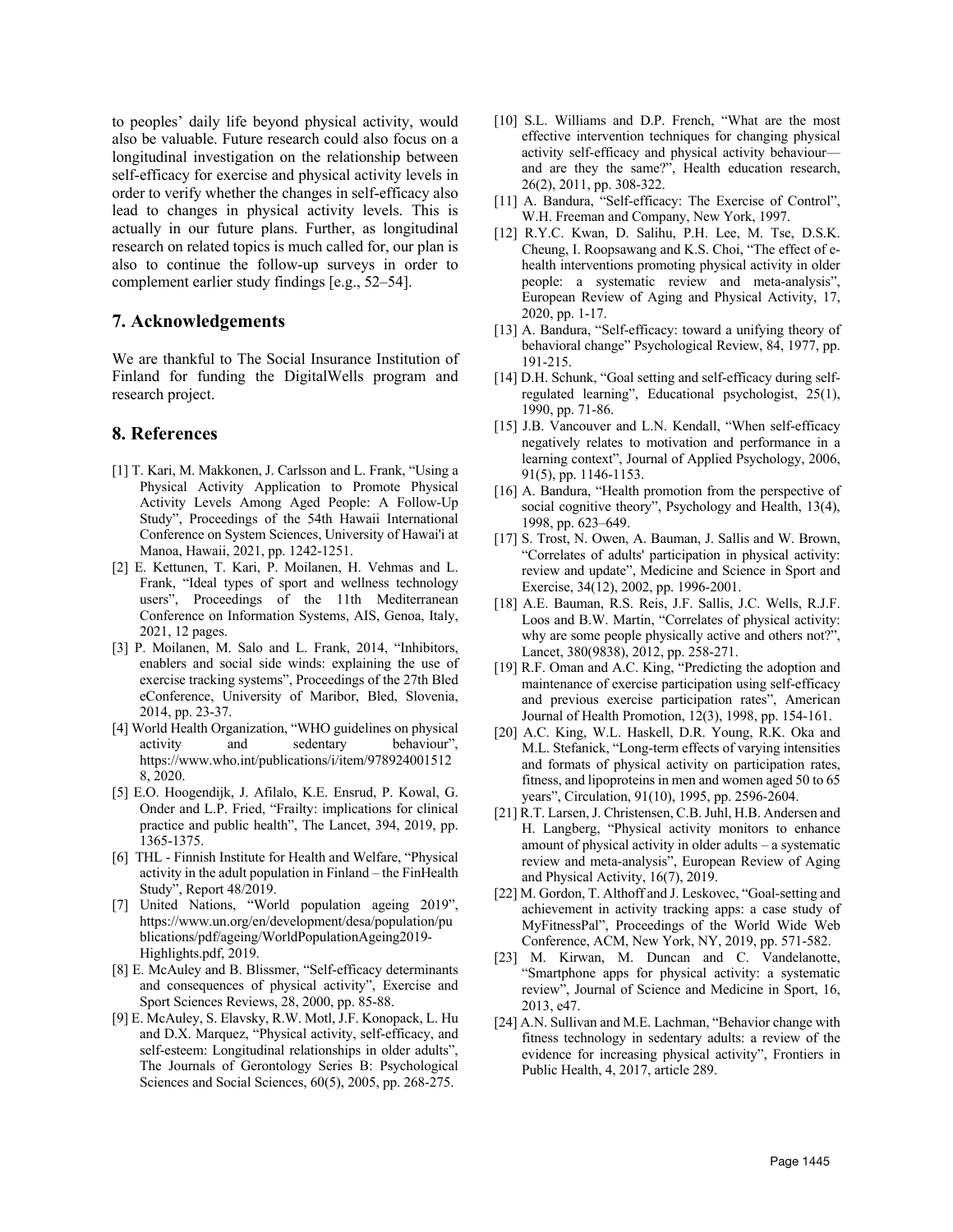- [25] T. Kari and P. Rinne, "Influence of digital coaching on physical activity: motivation and behaviour of physically inactive individuals", Proceedings of the 31st Bled eConference "Digital Transformation – Meeting the Challenges", University of Maribor, Bled, Slovenia, 2018, pp. 127-145.
- [26] E. Kettunen, T. Kari, M. Makkonen, L. Frank and W. Critchley, "Young elderly and digital coaching: a quantitative intervention study on exercise self-efficacy", Proceedings of the 33rd Bled eConference "Enabling Technology for a Sustainable Society", University of Maribor, Bled, Slovenia, 2020, pp. 469-484.
- [27] J.B. Wang, J.K. Cataldo, G.X. Ayala, L. Natarajan, L.A. Cadmus-Bertram and J.P. Pierce, "Mobile and wearable device features that matter in promoting physical activity", Journal of Mobile Technology in Medicine, 5, 2016, pp. 2-11.
- [28] M. Hosseinpour and R. Terlutter, "Your personal motivator is with you: a systematic review of mobile phone applications aiming at increasing physical activity", Sports Medicine, 49(9), 2019, pp. 1425-1447.
- [29] R. Rockmann, "Don't Hurt Me… No More? An Empirical Study on the Positive and Adverse Motivational Effects in Fitness Apps", Proceeding of the European Conference on Information Systems, AIS, Stockholm & Uppsala, Sweden, 2019, 17 pages.
- [30] D. Yerrakalva, D. Yerrakalva, S. Hajna and S. Griffin, "Effects of mobile health app interventions on sedentary time, physical activity, and fitness in older adults: Systematic review and meta-analysis", Journal of Medical Internet Research, 21, 2019, e14343.
- [31] S. Muellmann, S. Forberger, T. Möllers, E. Bröring, H. Zeeb and C.R. Pischke, "Effectiveness of eHealth interventions for the promotion of physical activity in older adults: A systematic review", Preventive Medicine, 108, 2018, pp. 93-110.
- [32] M. Changizi and M.H. Kaveh, "Effectiveness of the mHealth technology in improvement of healthy behaviors in an elderly population—A systematic review", mHealth, 3(51), 2017.
- [33] D.P. French, E.K. Olander, A. Chisholm and J. McSharry, "Which behaviour change techniques are most effective at increasing older adults' self-efficacy and physical activity behaviour? A systematic review", Annals of Behavioral Medicine, 48(2), 2014, pp. 225-234.
- [34] R. Achterkamp, H.J. Hermens and M.M. Vollenbroek-Hutten, "The influence of success experience on selfefficacy when providing feedback through technology", Computers in Human Behavior, 52, 2015, pp. 419-423.
- [35] B. Resnick and L.S. Jenkins, "Testing the Reliability and Validity of the Self-Efficacy for Exercise Scale", Nursing Research, 49(3), 2000, pp. 154-159.
- [36] F. Wilcoxon, "Individual Comparisons by Ranking Methods", Biometrics Bulleting, 1, 1945, pp. 80-83.
- [37] Bonferroni, C. "Teoria statistica delle classi e calcolo delle probabilita", Pubblicazioni del R Istituto Superiore di Scienze Economiche e Commericiali di Firenze, 8, 1936, pp. 3-62.
- [38] E.L. Caputo and F.F. Reichert, "Studies of physical activity and COVID-19 during the pandemic: A scoping

review", Journal of Physical Activity and Health, 17(12), 2020, pp. 1275-1284.

- [39] S. Stockwell, M. Trott, M. Tully, J. Shin, Y. Barnett, L. Butler, D. McDermott, F. Schuch and L. Smith, "Changes in physical activity and sedentary behaviours from before to during the COVID-19 pandemic lockdown: A systematic review", BMJ Open Sport & Exercise Medicine, 7, 2021, article e000960.
- [40] J.F. Sallis and B.E. Saelens, "Assessment of physical activity by self-report: status, limitations, and future directions", Research Quarterly for Exercise and Sport, 71(sup2), 2000, pp. 1-14.
- [41] T. Kari, "Can exergaming promote physical fitness and physical activity: A systematic review of systematic reviews", International Journal of Gaming and Computer-Mediated Simulations, 6(4), 2014, pp. 59-77.
- [42] D.L. Kappen, P. Mirza-Babaei, and L.E. Nacke, "Older adults' physical activity and exergames: A systematic review", International Journal of Human-Computer Interaction, 35(2), 2019, pp. 140-167.
- [43] T. Kari and M. Makkonen, "Explaining the usage intentions of exergames", Proceedings of the 35<sup>th</sup> International Conference on Information Systems, Association for Information Systems, Atlanta, GA, USA, 2014.
- [44] S. Ashford, J. Edmunds and D.P. French, "What is the best way to change self‐efficacy to promote lifestyle and recreational physical activity? A systematic review with meta‐analysis", British Journal of Health Psychology, 15(2), 2010, pp. 265-288.
- [45] E. McAuley, "Self-efficacy and the maintenance of exercise participation in older adults", Journal of Behavioral Medicine, 16(1), 1993, 103-113.
- [46] T. Kari, A. Sell, M. Makkonen, S. Wallin, P. Walden, C. Carlsson, L. Frank and J. Carlsson, "Implementing a Digital Wellness Application into Use – Challenges and Solutions among Aged People", Human Aspects of IT for the Aged Population. Healthy and Active Aging, HCII 2020, Lecture Notes in Computer Science, vol 12208, Springer, Cham, 2020.
- [47] M. Stojanovic, S. Fries and A. Grund, "Self-Efficacy in Habit Building: How General and Habit-Specific Self-Efficacy Influence Behavioral Automatization and Motivational Interference", Frontiers in Psychology, 12, 2021.
- [48] Wellmo, "Mobile health platform", https://www.wellmo. com/platform/, 2021.
- [49] T. Kari, J. Piippo, L. Frank, M. Makkonen and P. Moilanen, "To gamify or not to gamify? gamification in exercise applications and its role in impacting exercise motivation", Proceedings of the 29th Bled eConference "Digital economy", University of Maribor, Bled, Slovenia, 2016, pp. 393-405.
- [50] J. Koivisto and J. Hamari, "The rise of motivational information systems: a review of gamification research", International Journal of Information Management, 45, 2019, pp. 191-210.
- [51] L.M. Warner, B. Schüz, J.K. Wolff, L. Parschau, S. Wurm and R. Schwarzer, "Sources of self-efficacy for physical activity", Health Psychology, 33(11), 2014, pp. 1298-1308.